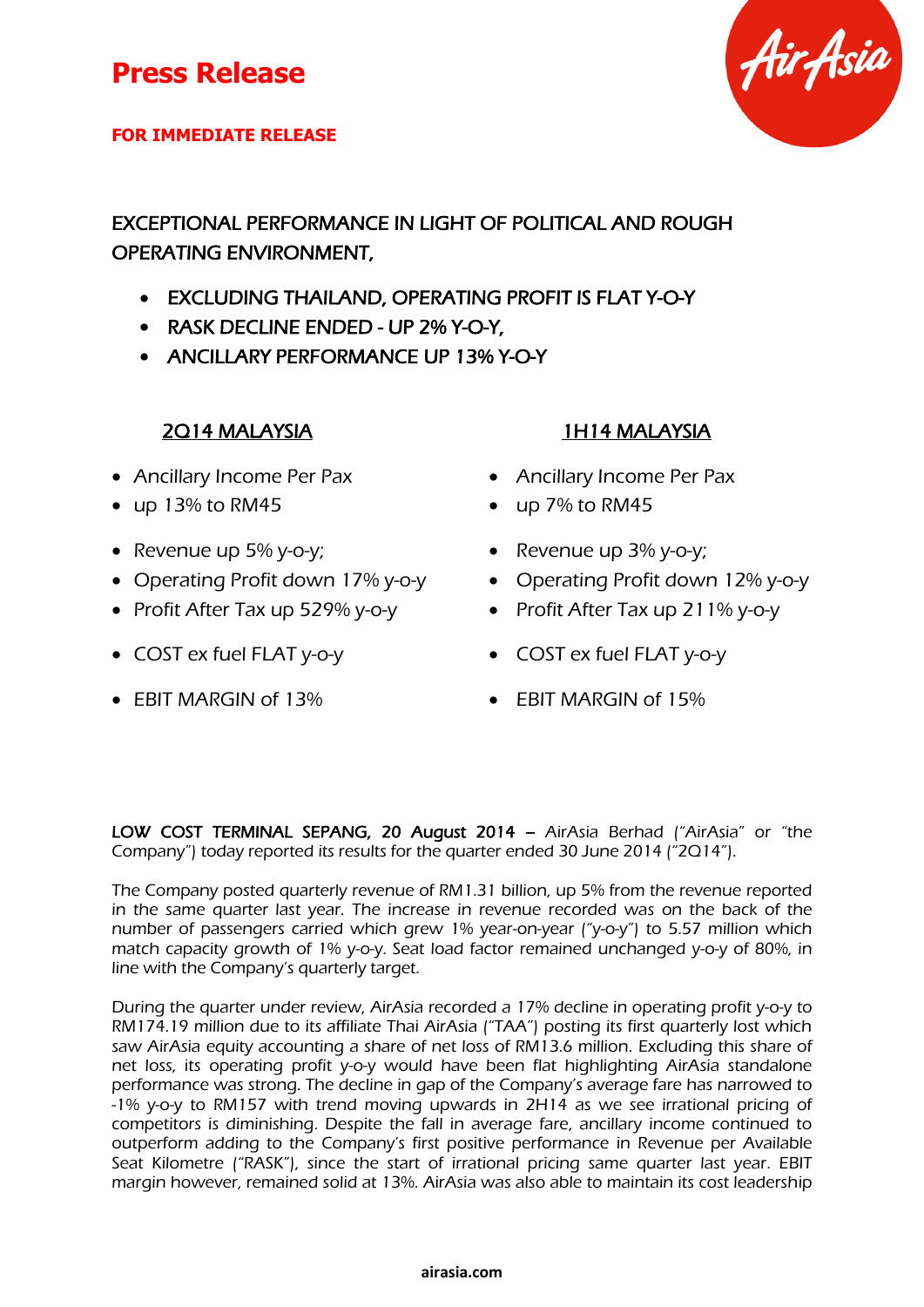

### **FOR IMMEDIATE RELEASE**

which is crucial in a volatile environment involving fuel prices and as the Company grows bigger. Profit after tax was reported at RM367.16 million, up 529% y-o-y mainly due to foreign exchange gain on borrowings.

AirAsia Berhad CEO, Aireen Omar highlighted, "AirAsia continues to be disciplined in an industry where irrational competition exists. With our lean operations and cost conscious culture that aims to optimise profitability, the Company embarked on a route rationalisation exercise in 2Q14, cancelling and cutting down frequencies on selected routes where the Company felt were diluting yields. Our Cost per Available Seat Kilometre ("CASK") at 13.32 sen, slightly up from the 12.48 sen recorded the same quarter last year was mainly due to the increase in average fuel price of 9% y-o-y . Our non-fuel cost items remain under control as CASK ex-fuel was recorded at 6.50 sen, unchanged y-o-y.

The Company's revenue, measured in terms of RASK, was reported at 15.36 sen which saw an increase of 2% y-o-y. Aireen said, "Our strategy internally was to grow positive RASK on the back of a challenging irrational pricing environment and I am very glad to see we were able to achieve that this quarter.

Our ancillary business too performed exceptionally well with the 13% increase in ancillary income per pax at RM45 as compared to RM40 the year before. This is in line with the Company's ability to innovate, coming up with new initiatives and alternative ways to sell our ancillary offerings."

Aireen added, "Besides that, we continue to ensure that our cash position remains strong. At the end of the reporting period, the company had RM1.37 billion in deposits, bank and cash balances and we continue to manage our net gearing level which stood at 1.95 times as at 30 June 2014."

TAA posted revenue of THB5.46 billion in 2Q14, up 2% from the same period last year. This quarter saw an operating loss THB464.91 million which led to a 164% decrease in profit after tax at THB317.61. AirAsia Group CEO Tony Fernandes commenting on regional affiliates, "Our decline in operating profit was due to the lower revenue as average fare declined by 14% y-o-y mainly due to drop in passenger travel caused by the political situaiton, depreciation cost of taking aircraft into our own balance sheet and spending on public relations and marketing as the political demonstration in Bangkok continues into the second quarter of this year. With the political demonstration, TAA still continues to record a solid 78% load factor. Like the Malaysian operations, ancillary income per pax for TAA also saw an impressive increase of 8% y-o-y to THB341, while CASK increased slightly by 2% y-o-y to THB1.62 due to the 10% increase in average fuel price. CASK-ex fuel on the other hand decreased by 1% to THB0.90."

Indonesia AirAsia ("IAA") posted an increase of 8% in revenue to IDR1,507.82 billion from IDR1,398.23 billion last year. IAA posted an operating loss of IDR271.75 billion from an operating profit of IDR87.66 billion last year. IAA's 2Q14 loss after tax was IDR340.34 billion – down from a profit after tax of IDR51.66 billion last year. Tony said, "The decline in operating profit was mainly driven by the weakening of the Rupiah currency and the increase in dollar-denominated cost such as fuel, maintenance and its lease expense which led to a 33% increase in CASK at IDR606.16 from IDR456.19 y-o-y. We are now embarking on a route rationalisation programme, terminating loss making routes to ensure we optimise profitability at lower operational cost."

On Philippines' AirAsia's ("PAA"), he mentioned, "We are investing a lot on marketing our brand locally and internationally to ensure we push passenger demand into the Philippines.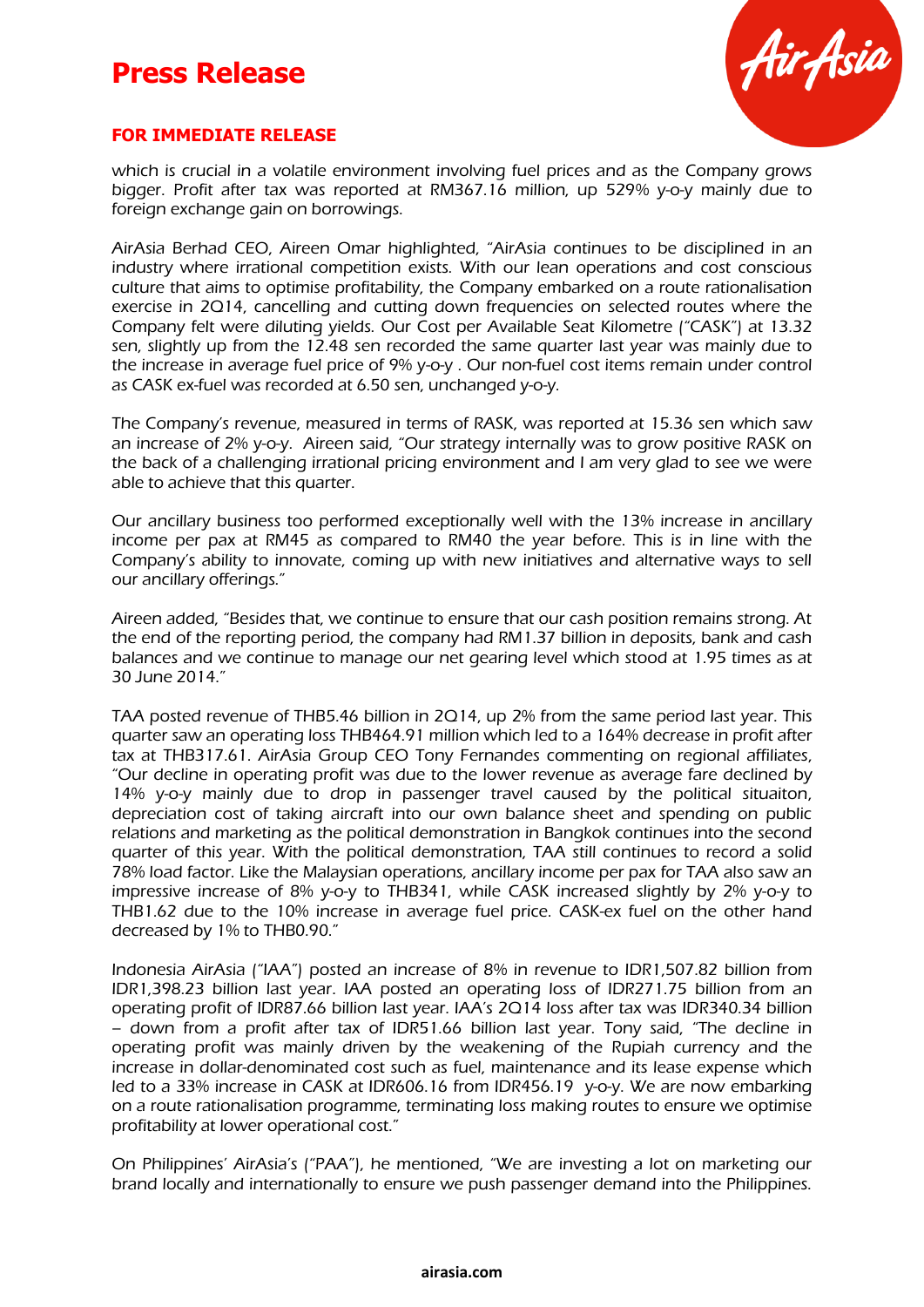

### **FOR IMMEDIATE RELEASE**

We have revised our network and I believe this will push fares even higher in 2H14. I am very optimistic the worse is over as our turnaround plan has been put into place. We are also in the midst of getting government to support us on the development of Airports around the country to support our growth."

Tony said, "Despite losses in affiliate operations, I am very optimistic that the current losses is short lived as most are due to external factors like the weakening of local currencies, geopolitical climate and the fluctuations of fuel prices. Our other investee companies posted healthy profits which allowed AirAsia to recognise a profit of RM2.0 million from Asian Aviation Centre of Excellence Sdn Bhd ("AACOE"), and RM3.0 million from AAE Travel Pte Ltd ("AAE Travel"). Those are new part of the three pillars of strength of AirAsia Group which is airline specific revenues, ancillary income and private equity investment.

He added, "What I am proud of is that we continue to be innovative in our offerings which saw ancillary revenue increasing and led to the impressive increase in ancillary income per pax for the Malaysia and Thailand operations. Cost leadership is our best strength and the Group will continue to be focused on driving cost down through this challenging environment."

#### **Outlook**

Commenting on the outlook of the Company, Tony said, "There have been improvements in terms of fare movements. Our average fare is on a positive upward trend as competitors have started to become rational again. We foresee capacity in Malaysia reducing and there will be re-alignment of business strategy by competitors to ensure sustainability."

He added, "Capacity addition into the region and Malaysia especially will be back to a realistic level in 2H14. For us, we still have to ensure we manage our capacity and fleet deliveries, ensuring each market take the right number of aircraft. Leveraging on our strong relationship with Airbus, we were able to defer and sell some aircraft slots and swapped it to the newly improved fuel efficient Airbus A320neo. We are also on track with the selling of our older aircraft to capitalise on the residual value, and to maintain a young and efficient fleet."

Tony also highlighted, "Our ancillary business is growing at a very good rate. The ancillary performance this quarter (RM45 per passenger) is testament to my commitment and target of achieving RM50 ancillary income per passenger in the short-term. Keeping in line with my promise to market, a number of new ancillary initiatives have been launched or are in its final stages of testing. I am truly excited that we successfully tested our new on board WiFi with instant messaging capabilities. This will now rollout in phases across all our aircraft with email services and video streaming to come as well."

He mentioned, "We have also launched our low cost courier called Redbox that will ride on our vast network. This product will provide door to door service at low prices and delivered on air freight. On August 26, AirAsia will begin selling on board duty free to capture more passenger spending. This will have and allow passenger to purchase n board via credit card or book upfront as part of the booking path. We are also moving into the small medium enterprise segment where we are capturing more business travellers. The launch of our Premium flex product which caters for such travellers who would get priority privileges such as boarding, seating, free baggage allocation and free flight change.